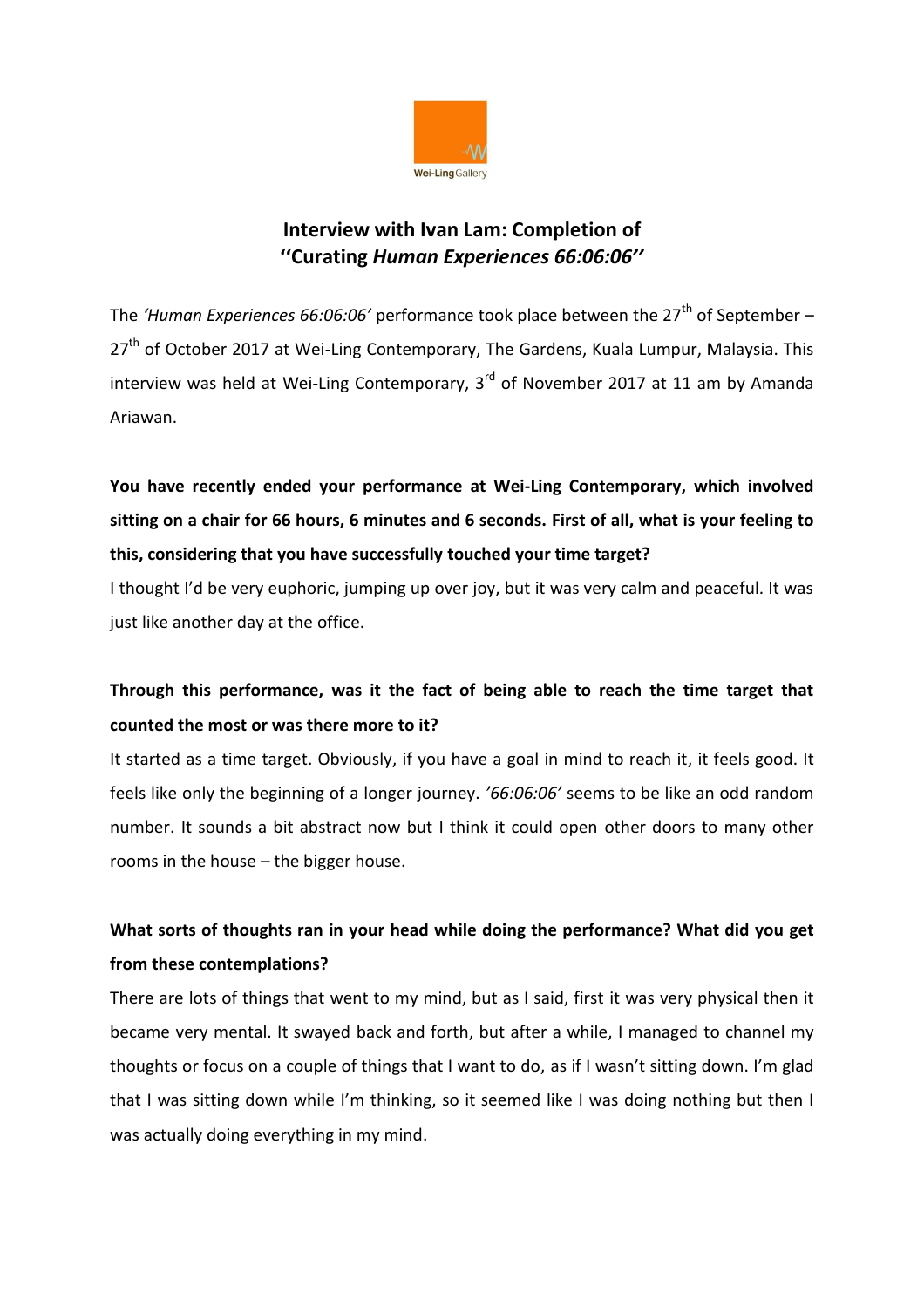#### **Did the experiment go according to plan? Was there anything that you did not anticipate but occurred during the performance?**

Yeah, I think I did not anticipate that it would turn out exactly the way it did. Obviously, having people that sit next to you, how they react to you and how you react to them, how you are distracted and how you are not distracted – whether it was a monologue, a dialogue or dialogue without words – it's just really antithesis.

#### **'***Human Experiences 66:06:06'* **is your second time-based experiment. Tracing back, what did the first performance involve and what encouraged you to start it?**

It started when I was invited to do the Karachi Biennale. I didn't just want to send a piece of work. So I went there earlier. Prior to the main event, I did a project with kids there, and that transformed into something else; I was making a piece for the school that was hosting the biennale. And then, I tested that piece and it became a performance. It's called *Donut –* a real 360 physical colour-wheel, where twelve kids would each pick a colour to paint their art with. I was like a conductor, right in the middle of the colour-wheel, helping out the whole thing. It turned out quite well to deal. Maybe it was my first interaction with public. I was actually interacting with them and helping them with their art  $-$  them making their art, instead of me making their art for them.

## **In what way does '***Human Experiences 66:06:06'* **mark the evolution of your practise? To what extent does it differ from your previous pieces?**

My previous practise clearly delineates between the studio practises. It's like a production house. When you're done with the product or the artwork, you bring it out into the gallery setting and it's all nice and on the wall. So, you kind of remove that and take the studio practise out in the open, into the gallery setting. That is a shift. I think that shift is great. It's scary and it's exciting at the same time.

#### **So you think that evolution is important in your work?**

I think I made that crossroad – or passed that crossroad. Now I've been doing it for half a year now since my last solo. It's important to stay relevant. Performance art, installation art and human experience add a bit more dimension to the art. It's not that I'm giving up one for the other. It could coexist harmonically.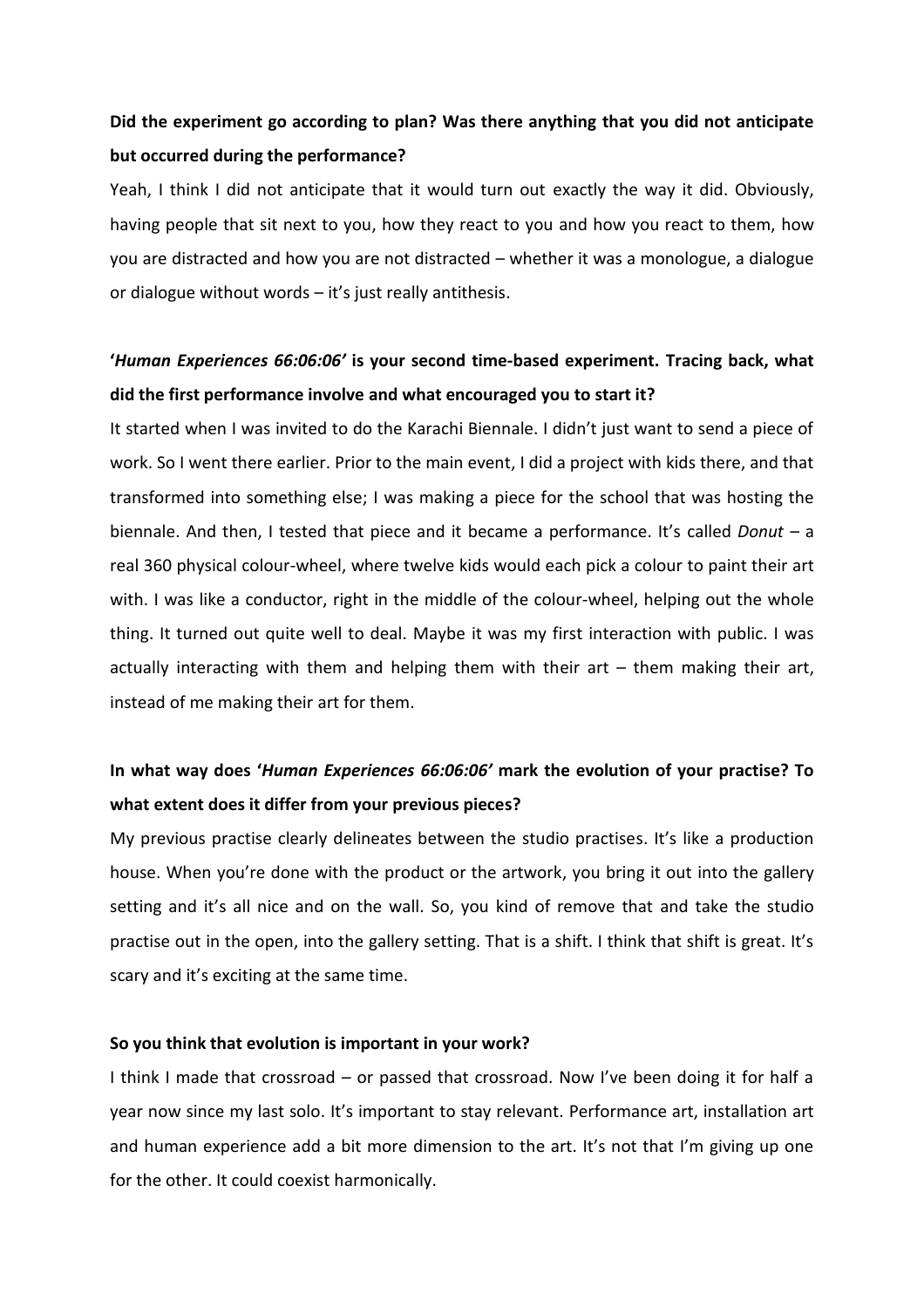### **What does the word "curate" in the title of the series of performance, '***Curating Human Experiences'* **mean to you, and how is that important to your role as the artist?**

I think I would like to break down the word "experiences" first, and then we'll get to the curating part later. Why human experiences? What experiences are they? Experiences are divided into three: one is sensation, one is emotion, and one is thought – when you talk, what do you think of? So these three things pretty much govern how we experience things. What do I sense? Heat, dust, textures – those are the things that we sense. Second, what emotions that I go through? Am I happy? Am I sad? And then thirdly, what are the thoughts that come through my mind? If I base or predicate that in my work, I will have all these three things. I felt that painting maybe lacks some of those. Maybe it's like an amplifier where you play down certain hertz. Basically, it's about adjusting those wavelengths to reach a different audience, or getting the audience to a different place. It's constantly bringing your viewer, bringing your collector, bringing your audience somewhere else. This is that "somewhere else" that I'm trying to get.

#### **What about the numbers? How does a symbol of the devil, "6666" – and when inversed, a symbol in computer coding, "9999" depict particular or personal values to you?**

It happened because I was trying to figure out what would be a good duration. You don't want it to be too long, or it becomes Guinness World Record right? Or, you don't want it to be too short where you don't learn anything from it. It's very difficult, so I thought about it. I've always liked this number and this saying, *"idle hands are the devil's workshop".* So basically, here I'm not doing anything, although I've always wanted to work and make paintings. So that came about. And the clock – while I was setting the clock, it just seems that "6666" is the highest nomination that I could get from it. That kind of worked out and I like how it turned out visually also, that when you reverse it you'd have another meaning. People are actually coding things more than they should. People read into it.

### **Could you elaborate your choices of props? What is behind the gradation of red hues and the placement of six chairs in a circle?**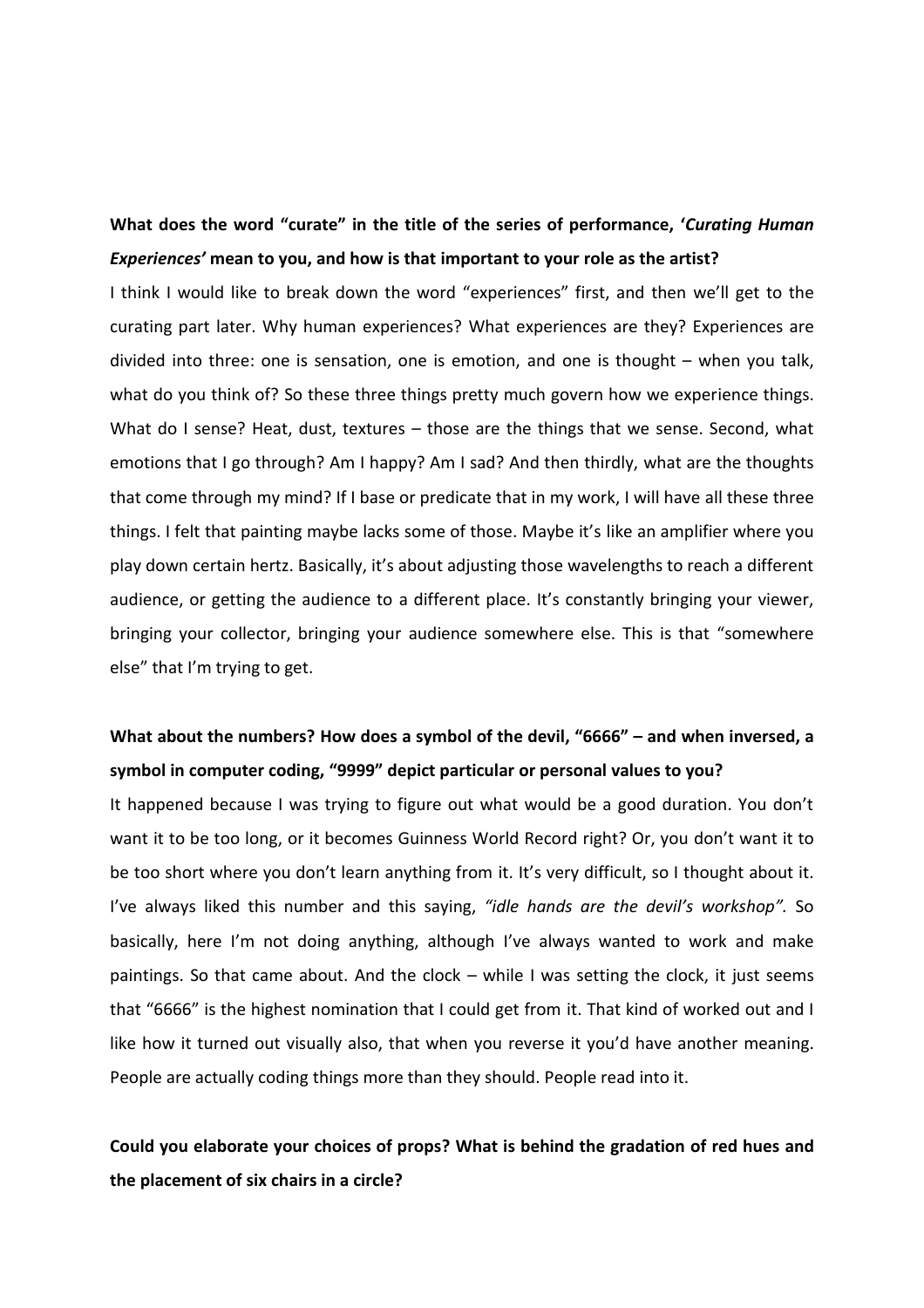I think the 'curating' part comes in what I want to create and what I use – the props and objects. I come from a background of painter. Just imagine that you want to paint, but you're painting the same colour on the same object over and over again. So instead, when I move onto the next chair, just to show that it's chair number two or the next chair, I paint it in a slight, minor gradient. To me, the change is like time – it moves very slowly. It's not about making big moves by colour jumping. From one part of the colour wheel to another, there's always a shift. In the change between two primary colours, let's say red to blue, there's a huge shift before you get to blue. Since this piece is "time-based" and that time moves very slowly, even colour can be slowed down tremendously for people to actually look at. Also, aesthetically my work has to be pleasing, since I always believe that if a work doesn't look good to begin with, people will not even invest their time or bother to read what you are trying to say. So there's always that "6", that LED red that goes with the chair, and then the circular.

#### **How do your chairs refer to the piece** *One and Three Chairs* **(1965) by Joseph Kosuth?**

A lot of artists use chairs, but him, I remember when I saw his work back then, it's a picture, and then it's a real chair, and then there's a description of the chair. So there are three things. I kind of enjoy the part that he breaks it down so simply, but yet, that's the most difficult thing to do. It's so loaded. It's such a conceptual piece. What is art anymore? Is it the work, is it the image, or is it the actual thing? In my case, I work from painting, to the definition, then the actual object. It's like from 2D to 3D, and then even to time-based, which is 4D. I think that shifting is done by constantly negotiating the boundaries between what is one dimension, two dimensions, and so on.

# **Some 'happenings' are not officially documented. Contrastingly, in your case, you decided to record the whole performance with a 360° camera. Why do you think it's necessary to document, and what do you plan to do with this video?**

A lot of people work very well with video. Making videos or multimedia works. I have never dwelled into that. It's always the end result that I get to show. This one is right in the middle of making the work – documenting and also becoming the work itself. It's not a typical camera. It's a 360° camera. I don't need to frame aesthetically. It captures everything so it doesn't miss anything. It also serves to symbolize the weakness that these days, when it's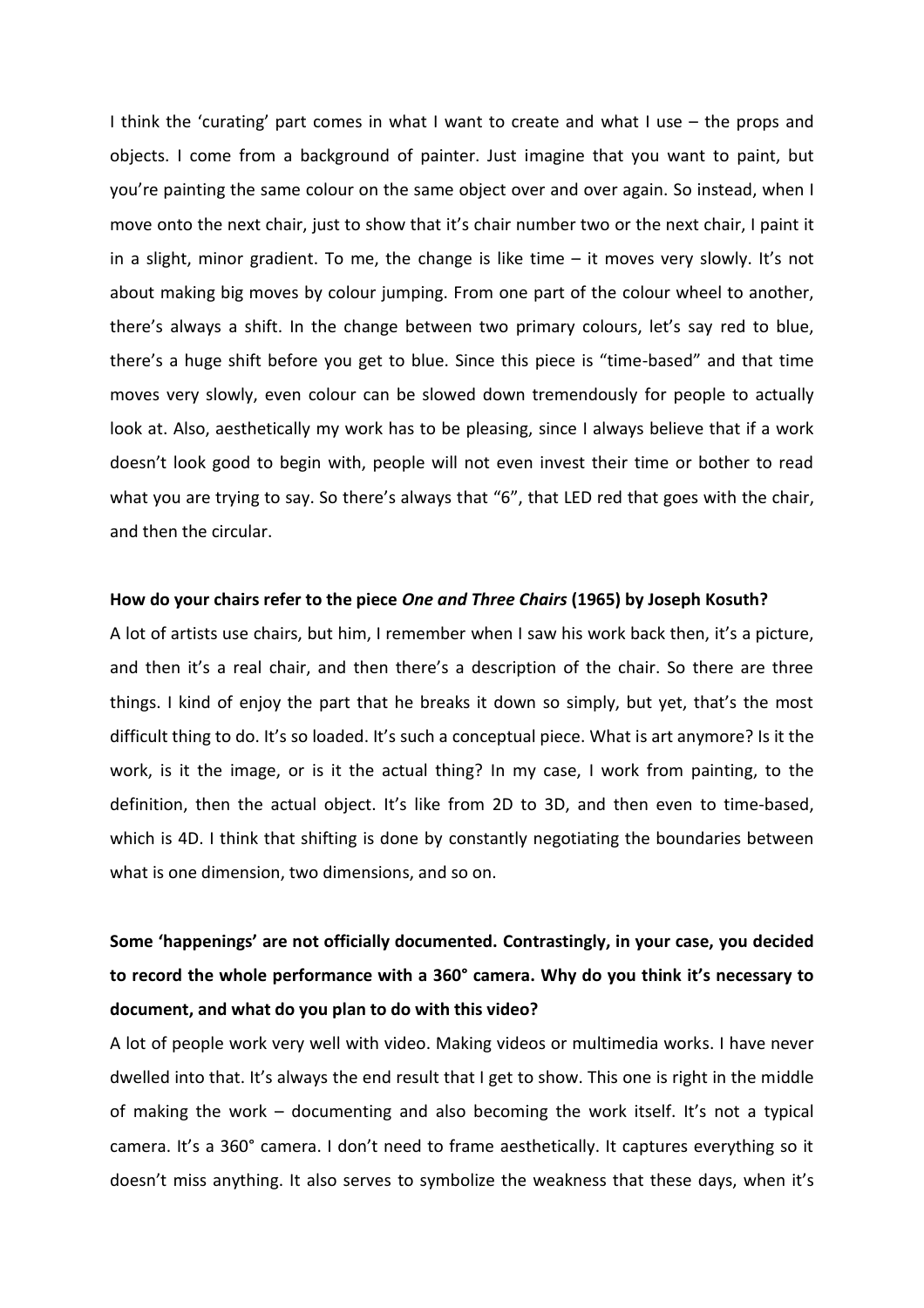not captured on video or uploaded on Youtube, it didn't happen. Social media and all that. First, I wanted to edit it. 66 hours is a long time. It's a very heavy storage of video but actually nothing happened. Very little happened but yet it's documented. I think that irony also plays with that – the part where you're capturing something about nothing. It's like Andy Warhol who captured hours of people sleeping and played it out. So I think that has a little bit of do with it. What will I do with it? That's a good question. Maybe when it comes out in an exhibition form, that could serve. People could sit there, with me not being there and just putting on the camera, then they could be there on the same spot I was. That is another dimension of it.

# **Why did you decide to do a mute performance in the first place? How did being mute affect your relationship or interaction with the people who were physically present around you during the performance?**

That's one of the things that I found out, that I didn't thought of earlier. When I am quiet, when I am sitting still, people around me kind of gravitate to that similar mode that they don't talk. They talk softer, they kind of whisper. It doesn't affect me anyway, because I was already in my mode. But that is very disconcerting. If they see me talking or playing with my phone, it would more be similar to what they are doing, because it's a total contrast with how everyday life is. People are always on the go. People always want to achieve things, want to do things. So that's very contrast. I think I need to have a mute performance where I would have something similar to what they do.

### **Did any communication (certainly non-verbal in this case) take place between you and the audience? How did eye contacts and visual observations play its role in this act?**

I think when they sat next to me, or when they are close to me enough for them to be in my feel, my visual feel, or me in them, there's no dialogue but the body language. Where we put our eye contact is very important. It took me a lot to get used to it and have my own comfort zone where they won't enter. But at the same time, they are between those six chairs. So it's a very strange feeling. Everyone has his or her own way. Some people look away. Some people are afraid of the camera, but they didn't know that it captures 360°, so they want to sit where the lens does not seem to look at them, to just to stray away a bit or to hide. It's fun. I think it's different.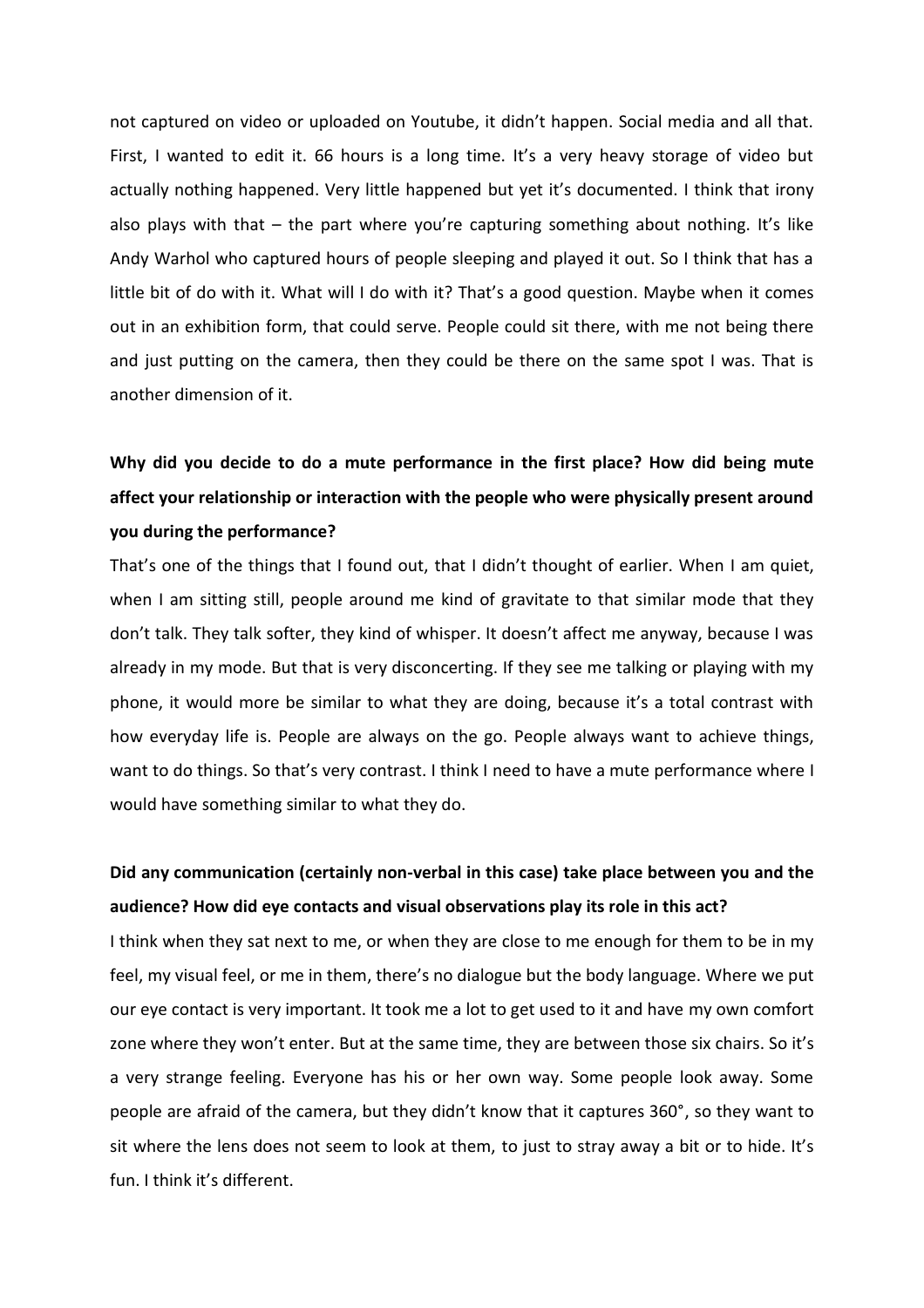## **Did you see all those details coming from the first, or did you realize this later as you were doing the performance?**

I think I reflected only afterwards, with them sitting. Them sitting actually helps. It does not make me feel so alone, that I could pass by the time a bit easier. Then when I'm alone, it feels that I could have a presence there by imagining someone sitting there with me. So it really plays with your mind and how the clock moves faster or slower.

**Speaking of eye contact, artist Marina Abramovic conducted in 2010 at MoMa, New York, a performance entitled** *'The Artist Is Present'.* 

*The work was inspired by her belief that stretching the length of a performance beyond expectations serves to alter our perception of time and foster a deeper engagement in the experience. Seated silently at a wooden table across from an empty chair, she waited as people took turns sitting in the chair and locking eyes with her. Over the course of nearly three months, for eight hours a day, she met the gaze of 1,000 strangers, many of whom were moved to tears.<sup>1</sup>*

#### **What is your comment regarding this work in relation to yours?**

I've heard of her as a performance artist. While I was doing this piece and reading what other people are doing, I realized that we actually came to a very similar conclusion of stretching the time of performance. That alters your perception of how time plays, how people look at things and how they focus. I think it's a great piece that she has done. Obviously, it differs very minorly in the setup, the fact that we don't talk, that everyone has their own zen – very meditative. I think me and her, we got different things out of it, but those different things could be very similar. It would be good to have an interview with her, after she's been doing it for three months. I mean, it took me a month to get mine done. I didn't want to get in a contest about who can sit longer. I think that after a while, after *x*  amount of number, it becomes very similar. Either you lock eyes or you don't, or you can do

 $\overline{a}$ 

<sup>1</sup> Quotation from MoMa, New York official website:

[https://www.moma.org/learn/moma\\_learning/marina-abramovic-marina-abramovic-the-artist-is](https://www.moma.org/learn/moma_learning/marina-abramovic-marina-abramovic-the-artist-is-present-2010)[present-2010](https://www.moma.org/learn/moma_learning/marina-abramovic-marina-abramovic-the-artist-is-present-2010)